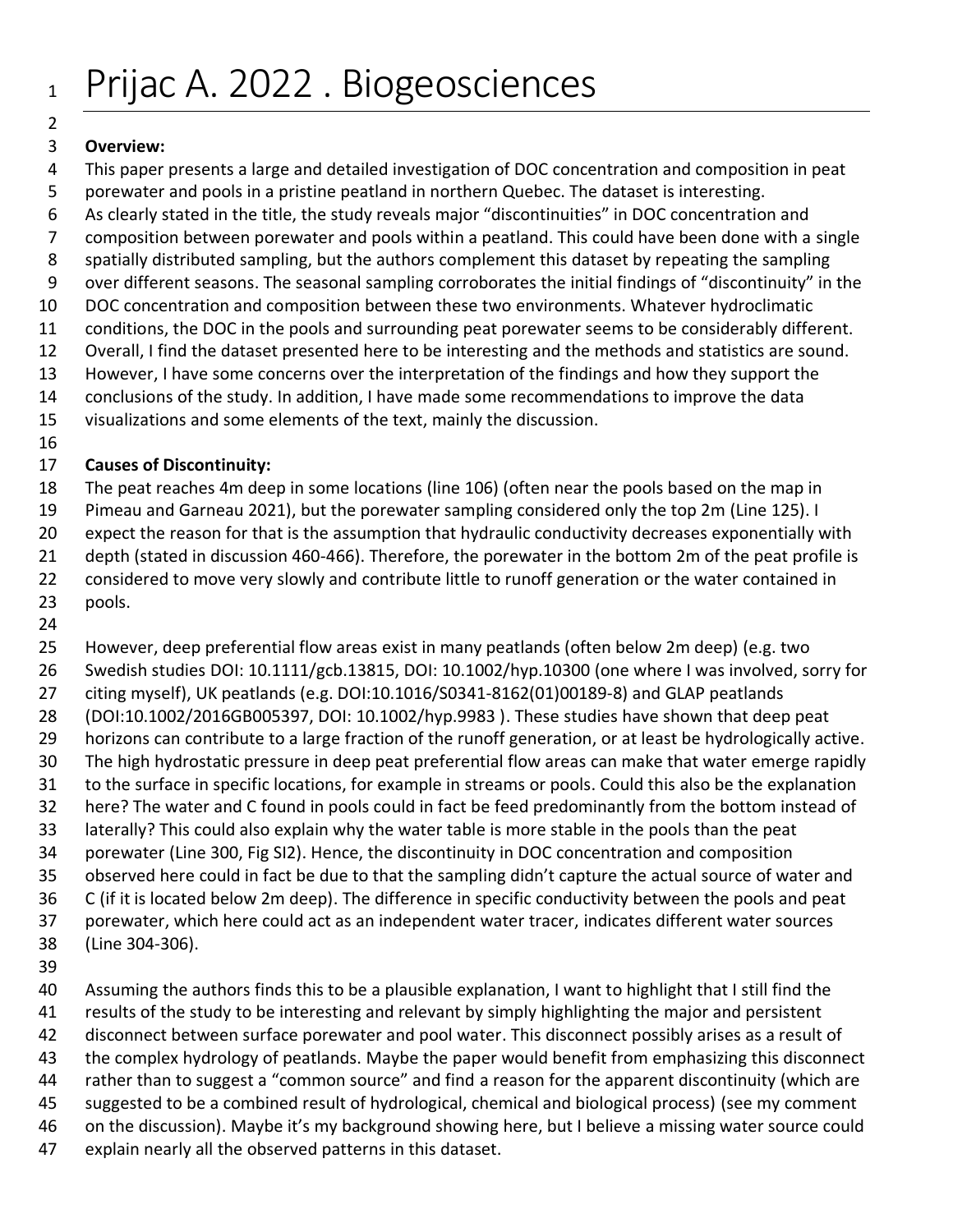### **The Common Source:**

 The section 5.1 of the discussion claims that the differences in DOC concentration and composition hide a common source. The author claims that common source to be C3 plant-derived, which leads me to wonder - what else could it have been in a boreal peatland? I have several issues with this aspect. 1. It seems obvious to me that the DOC would be predominantly plant-derived in a peatland and therefore doesn't constitute a hypothesis that needs testing nor a substantial finding, 2. The author hasn't clearly stated what other possible sources could be, I suppose these are "*C4 plants*", which

- generally are absent at this latitude or "*microbial-derived*" which are certainly overridden by the
- decomposing peat material. 3. The vocabulary often changes, sometimes this source is referred to as
- "terrestrial contribution" "vegetation origin" "plant-derived". I suggest that the other clarifies both the
- hypothesis tested here and the vocabulary.
- 

This leads me to further concerns over the interpretation of the d13C-DOC values and the correlation

- between d13C-DOC and DOC\_DON ratio in Figure 3. The d13C-DOC values reported here varies across a narrow range (-25 to 28‰) and show that DOC originated from C3 plant metabolism. Meanwhile the
- 
- C:N ratio show that the DOC is strongly terrestrial as opposed to aquatic. This is not surprising. But I doubt that anything else can be said of these values. What is the interpretation of the correlation Fig
- 
- 3? the discussion mentions this correlation briefly on line 421-423 and Line 434-436 (albeit a missing reference to the figure here). The authors state that this correlation reveals that DOC comes from plant leachates instead of microbial exudates, but I don't see how this is supported. The study cited here (Magill and Aber, 2000) has no mention of the stable C isotopes. Are you suggesting that there is
- a fractionation process taking place here, whereby DOC becomes lighter with increasing DOC:DON
- ratio due to microbial or photodegradation? Below is a typical biplot from a review paper on d13C-
- DOC and DOC:DON across ecosystem types that puts in context your data
- (<https://doi.org/10.1016/j.earscirev.2005.10.003>).
- 





76<br>77 It seems that the correlation between  $d^{13}C-DOC$  and C:N ratio might be just coincidental. The mechanism to explain why these two variables should be correlated has not be stated. Further clarification of the interpretation of this correlation would be helpful.

# **The role of photodegradation in peatlands (Line 445 to 455)**

- 82 I find interesting that the authors quantify the potential photodegradability of the DOC to understand
- 83 the possible fate of the DOC in downstream environments. But I doubt that photodegradation within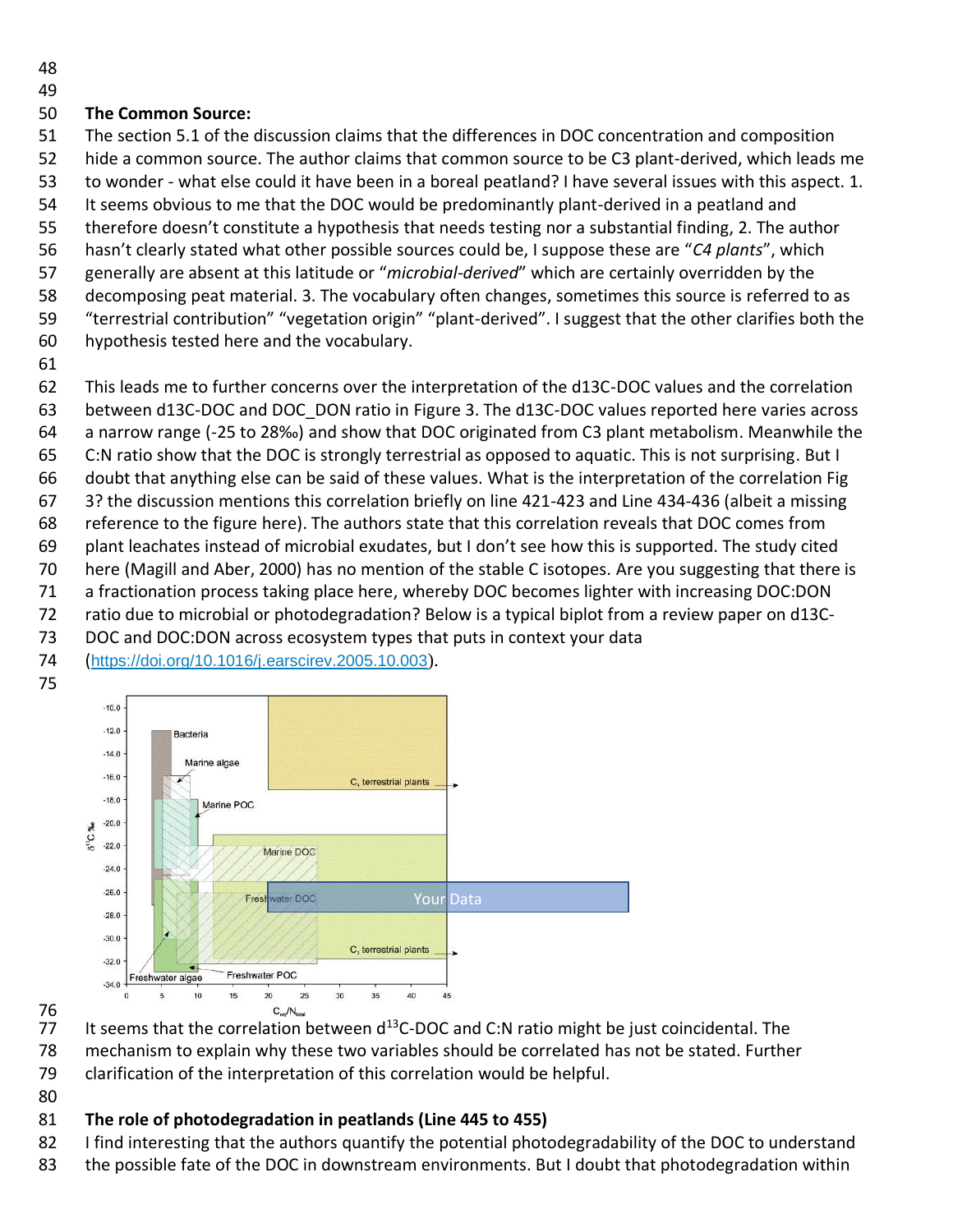84 this peatland catchment can possibly be an important process for the overall peatland C budget, given 85 1. the limited amount of light penetrating in peat and pools, and 2. The small areas covered by the pools. The DOC being transported with water will eventually leave the catchment boundary and maybe 87 then photodegradation can then play a role. I find interesting that this aspect was quantified as a way to characterize DOC properties and act as another tracer of DOC sources, but the way it's presented here, in a context of a mass budget and as a possible mechanism for the disconnect in DOC between porewater and pool seems overstretched. 

- **The influence of DOC adsorption**. The peat porewater samples were collected through a PVC tube covered with a nylon sock. I would assume that the porewater DOC that is adsorbed to the peat to not sampled then. So can this mechanism really be important to explain the discontinuity between pool and porewater DOC?
- 

 **Influence of Bioavailability (Line 441 to 444):** Are local differences in DOC lability really important for a peatland given that other environmental factors limit the metabolism in peat porewater. It's again interesting to measure the lability of DOC as a tracer of DOC sources, but other possibly more important factors limit the degradation of DOC in peat soils. The author also states that the slow hydraulic conductivity increases residence time and therefore the potential transformation of DOC. This is true for most surface water environment (e.g. 10.1038/ngeo2720), but other possibly more important factor (e.g. electron acceptor availability) limit microbial metabolism in peat. I am not sure this is a relevant argument here, especially since hydraulic conductivity and water residence time were not quantified here as far as I am aware. DOC will be degraded once the environmental conditions allow it, and that is possibly outside of the peatland catchment boundary.

 In general, I find that the text in the **discussion** could be improved. I have the feeling that the author is not fully satisfied with the main conclusion of the paper and tries to find more "positive" results to give value to the study. In my opinion, the fact that there is such an obvious mismatch between the DOC 111 concentration and composition across seasons is not a failure, but an opportunity to reveal how dynamic peatland hydrology and DOC cycling can be. I would suggest that the author rework the discussion to emphases those differences throughout the discussion, instead of suggesting that there is a "hidden common source" (which is would always be plant-derived) and that those differences could be the result of hydrological, chemical, and biological processes. Why not embrace the idea that the source of DOC in surface porewater and pools are not the same (i.e. section 5.1), and discuss the possible reasons (section 5.2) and what the implications might be for role of pools in the DOC cycling of this peatland (i.e. section 5.3). What I am recommending here is not a major reworking of the discussion, but just a change in perspective, which could make the text more dynamic and with a clearer message. The title of the paper clearly highlights the main finding: " there is discontinuity in the DOC between peat porewater and pool across seasons" but the text seems to try to argument that this DOC might in fact be the same, it's just been biologically transformed/adsorbed to peat etc. I have made more specific suggestions on the subject in the "by line comment" section.

## **Data Visualization:**

Figure 2 is a key figure presenting the data, but I find the box plot to be an ineffective choice of

 visualization in this case. There are too many plots and too many things being compared for this type of plot to work. A more effective visualization could be a parallel coordinate plot (e.g.

- [https://datavizcatalogue.com/methods/parallel\\_coordinates.html\)](https://datavizcatalogue.com/methods/parallel_coordinates.html). Each vertical axis would represent
- a different variable (e.g. DOC concentration, DOC:DON etc.), and each line moving laterally would be a
- different sample location. I would suggest to fade the peat porewater samples in the background and
- superimpose the pool water samples on top in a darker color to help compare these two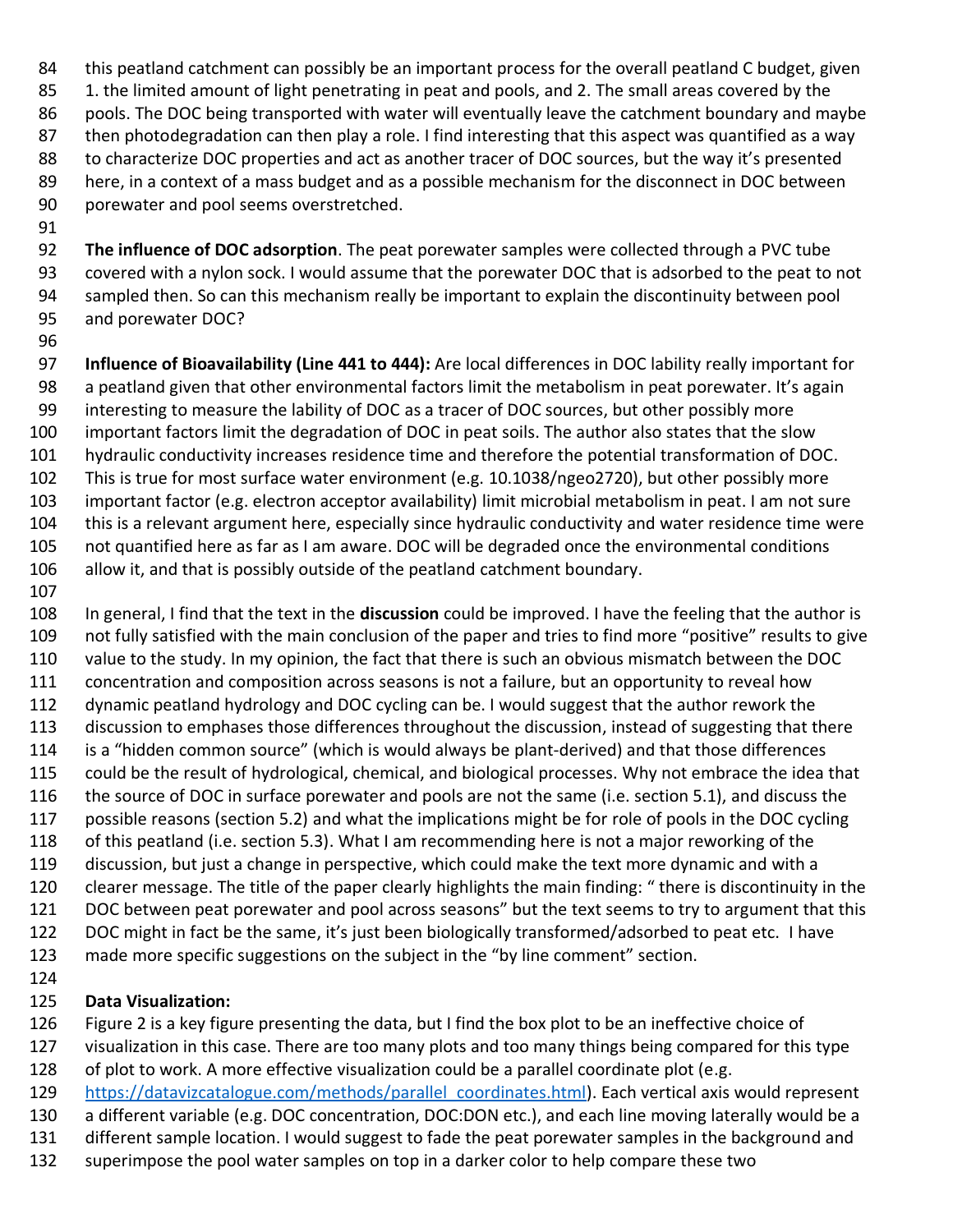environments. You could even make it a three panel figure, one for each season. This would allow to see at a glance, which site/season bear most similarities and differences for all variables. If possible, maybe also indicate the meaning of optical properties on the axis, for example (higher SUVA values is more aromatic and lower is less aromatic etc.). This would facilitate the visual interpretation. This plot would also give the possibility to merge figure 5 and figure 2, in this case by adding another vertical axis for degradation rates. If you choose to stick to the boxplot format please add letters on the x-axis to show statistically different groups. (e.g. function multcompLetters in R, library multcompView) Can the symbols in the PCA (Figure 4) be the same at in Figure 6? Also note that all symbols in figure 6 144 are circles so there is an error here. The figure 4 could also be bigger for better readability. Figure 1: Is it relevant to point the stream outlet? **By line comments: Line 69 to 78:** Those lines might fit better in the discussion if you choose to emphasize the differences in DOC sources between porewater and pools. **Line 383:** Is it the "average" or "median" degradation rate that was statistically significantly different? **Line 410:** Be more specific here. Is it the average or range in DOC, porewater or pool water? It can also be helpful for the reader that you write in bracket the number you are referring to, even if they are available in the table SI3. **Line 412-414**: Do you mean here that the subarctic and boreal peatlands have on average 20 mgCL less DOC than temperate ones? Be more clear about what you are comparing here. Also, sentences starting with " A synthesis … " or " a study …" make the text more tedious. You can go straight to the point here and say for example. Porewater DOC concentration in peatlands exhibit a strong latitudinal trend, whereby boreal and subarctic peatlands contain …". Also, its not clear why this study is mentioned here and what argument you are trying to make. Is this just to state that your DOC concentration are "normal" or are you trying to extrapolate your findings to other latitudes **Line 420**: same comment as for the previous paragraph: why is it relevant to put in context your number with latitudinal trends? Be more explicit about what you are trying to say here **Line 421:** Instead of comparing with the name of the study, you could refer to the type of peatland that was studied in this paper Also, why are you making this comparison, again the argument is missing here: The DOC:DON ratios measured in peat porewaters at our study site were up to six times higher than in Austnes et al. (2010) " *suggesting that* …". **Line 452:** This is a hypothesis here, no? The photodegradable fraction of DOC might have already been degraded prior to sampling, but the way it's written here makes it sound like you are certain that's the case. **Line 453**: By consumption here you are referring to the biological pathway, not the photochemical one. Please clearify.